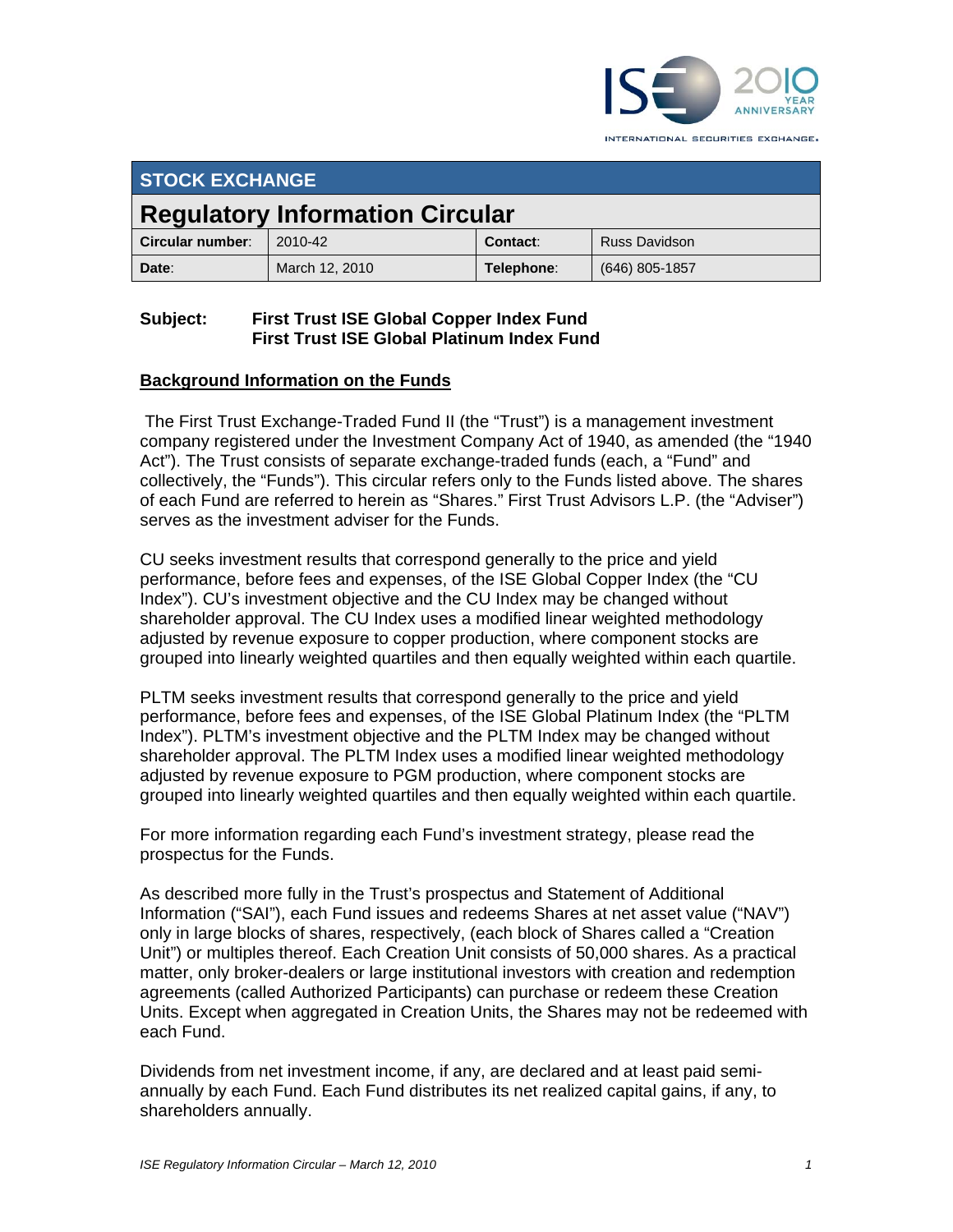

Shares are held in book-entry form, which means that no Share certificates are issued. The Depository Trust Company or its nominee is the record owner of all outstanding Shares of each Fund and is recognized as the owner of all Shares for all purposes.

The NAV per Share of the Fund will be determined as of the close of trading (normally, 4:00 p.m. Eastern Time ("ET")) on each day that the Exchange is open for business (a "Business Day"). NAV is calculated for a Fund by taking the market price of the Fund's total assets, including interest or dividends accrued but not yet collected, less all liabilities, and dividing such amount by the total number of Shares outstanding. The result, rounded to the nearest cent, is the NAV per Share.

The registration statement for the Funds describes the various fees and expenses for each Fund's Shares. For a more complete description of each Fund and the underlying indexes, visit the Funds' website at www.ftportfolios.com.

### **Principal Risks**

Interested persons are referred to the discussion in the prospectus for each Fund of the principal risks of an investment in each Fund. These include: market risk, non-correlation risk, replication management risk, non-diversification risk, copper mining company risk, materials risk, copper risk, Canada risk, United Kingdom risk, non-U.S. securities and emerging markets risk, currency risk, PGM mining company risk, Russia risk, South Africa risk, PGM risk, index tracking risk, issuer specific changes risk, passive investment risk, smaller company risk and intellectual property risk.

### **Purchases and Redemptions in Creation Unit Size**

Equity Electronic Access Members ("Equity EAMs") are hereby informed that procedures for purchases and redemptions of Shares in Creation Units are described in the Trust's Prospectus and SAI and that Shares are not individually redeemable but are redeemable only in Creation Unit aggregations or multiples thereof.

The Trust's Prospectus and SAI describe additional procedures and requirements that apply to the creation and redemption of Shares.

### **Exchange Rules Applicable to Trading in the Shares**

The Shares are considered equity securities, thus rendering trading in the Shares subject to the Exchange's existing rules governing the trading of equity securities.

## **Trading Hours**

Trading in the Shares on ISE is on a UTP basis and is subject to ISE equity trading rules. The Shares will trade from 8:00 a.m. until 8:00 p.m. Eastern Time. Equity EAMs trading the Shares during the Extended Market Sessions are exposed to the risk of the lack of the calculation or dissemination of underlying index value or intraday indicative value ("IIV"). For certain derivative securities products, an updated underlying index value or IIV may not be calculated or publicly disseminated in the Extended Market hours. Since the underlying index value and IIV are not calculated or widely disseminated during Extended Market hours, an investor who is unable to calculate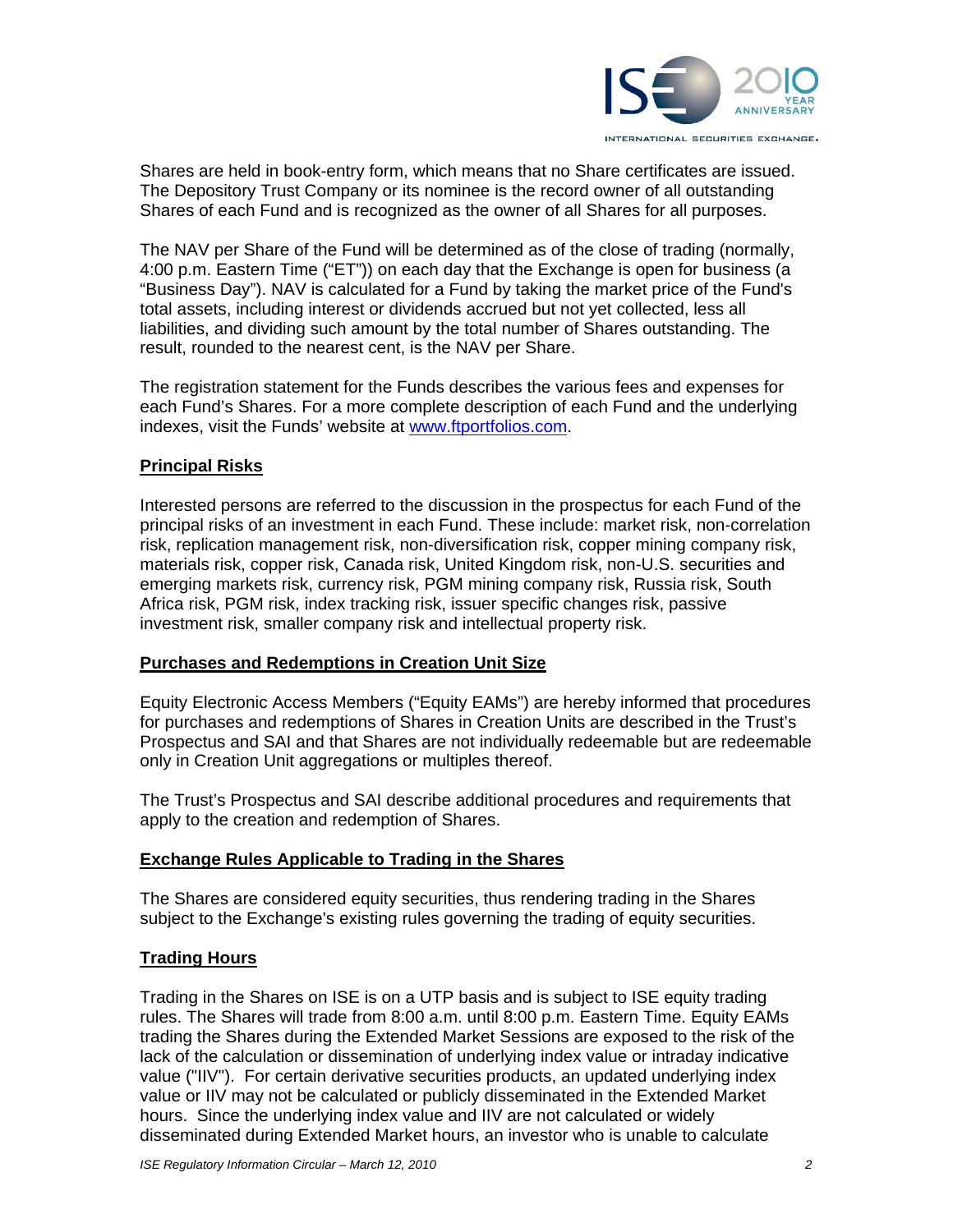

implied values for certain derivative securities products during Extended Market hours may be at a disadvantage to market professionals.

## **Trading Halts**

ISE will halt trading in the Shares in accordance with ISE Rule 2101(a)(2)(iii). The grounds for a halt under this Rule include a halt by the primary market because it stops trading the Shares and/or a halt because dissemination of the IIV or applicable currency spot price has ceased, or a halt for other regulatory reasons. In addition, ISE will stop trading the Shares if the primary market de-lists the Shares.

### **Suitability**

Trading in the Shares on the Exchanges will be subject to the provisions of EDGA and EDGX Exchange Rules 3.7. Members recommending transactions in the Shares to customers should make a determination that the recommendation is suitable for the customer. In addition, members must possess sufficient information to satisfy the "know your customer" obligation that is embedded in Exchange Rules 3.7.

Members also should review FINRA Notice to Members 03-71 for guidance on trading these products. The Notice reminds members of their obligations to: (1) conduct adequate due diligence to understand the features of the product; (2) perform a reasonable-basis suitability analysis; (3) perform customer-specific suitability analysis in connection with any recommended transactions; (4) provide a balanced disclosure of both the risks and rewards associated with the particular product, especially when selling to retail investors; (5) implement appropriate internal controls; and (6) train registered persons regarding the features, risk and suitability of these products.

### **Delivery of a Prospectus**

Pursuant to federal securities laws, investors purchasing Shares must receive a prospectus prior to or concurrently with the confirmation of a transaction. Investors purchasing Shares directly from the Fund (by delivery of the Deposit Amount) must also receive a prospectus.

Prospectuses may be obtained through the Distributor or on the Fund's website. The Prospectus does not contain all of the information set forth in the registration statement (including the exhibits to the registration statement), parts of which have been omitted in accordance with the rules and regulations of the SEC. For further information about the Fund, please refer to the Trust's registration statement.

#### **Exemptive, Interpretive and No-Action Relief Under Federal Securities Regulations**

The SEC has issued exemptive, interpretive or no-action relief from certain provisions of rules under the Securities Exchange Act of 1934 (the "Act") regarding trading in the above mentioned exchange traded funds.

## **Regulation M Exemptions**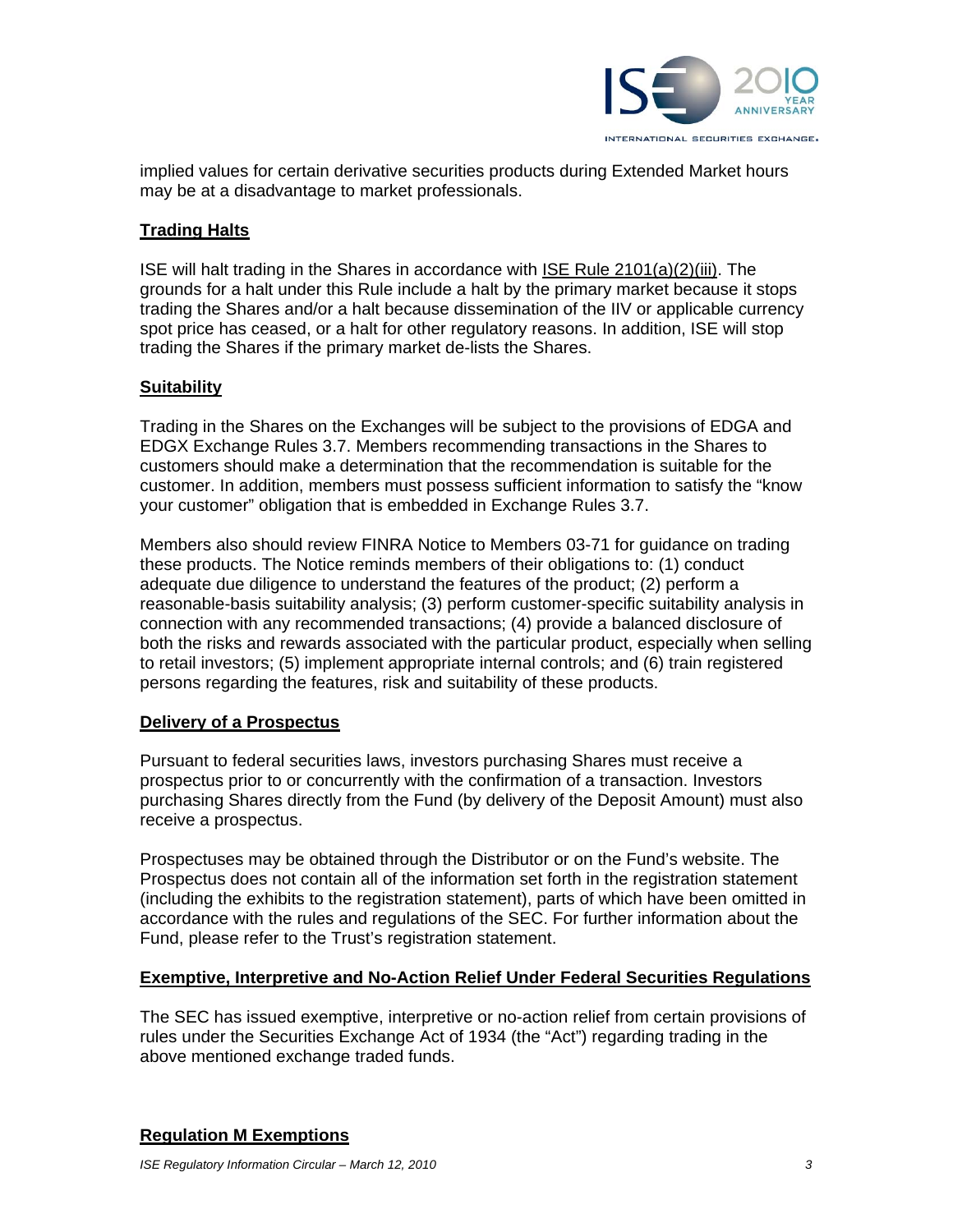

Generally, Rules 101 and 102 of Regulation M prohibit any "distribution participant" and its "affiliated purchasers" from bidding for, purchasing, or attempting to induce any person to bid for or purchase any security which is the subject of a distribution until after the applicable restricted period, except as specifically permitted in Regulation M. The provisions of the Rules apply to underwriters, prospective underwriters, brokers, dealers, and other persons who have agreed to participate or are participating in a distribution of securities.

The Commission issued a No-Action Letter by which persons participating in a distribution of shares of a fund may engage in secondary market transactions in such shares during their participation in such a distribution, despite the requirements of from Rule 101 under Regulation M. In addition, the SEC has permitted persons who may be deemed to be participating in the distribution of shares of a fund (i) to purchase securities for the purpose of purchasing creation unit aggregations of fund shares and (ii) to tender securities for redemption in Creation Unit Aggregations. Further, the Commission has clarified that the tender of fund shares to the Fund for redemption does not constitute a bid for or purchase of any of the Funds' securities during the restricted period of Rule 101. The Commission has issued a No-Action Letter to paragraph (e) of Rule 102 under Regulation M which allow the redemption of fund shares in creation unit aggregations during the continuous offering of shares.

### **Customer Confirmations for Creation or Redemption of Fund Shares (SEC Rule 10b-10)**

Broker–dealers who handle purchases or redemptions of Fund shares in Creation Units for customers will be permitted to provide such customers with a statement of the number of Creation Unit Aggregations created or redeemed without providing a statement of the identity, number and price of shares of the individual securities tendered to the Fund for purposes of purchasing creation unit aggregations ("Deposit Securities") or the identity, number and price of shares to be delivered by the Trust to the redeeming holder ("Redemption Securities"). The composition of the securities required to be tendered to the Fund for creation purposes and of the securities to be delivered on redemption will be disseminated each business day and will be applicable to requests for creations or redemption, as the case may be, on that day. This exemptive relief under Rule 10b-10 with respect to creations and redemptions is subject to the following conditions:

- 1) Confirmations to customers engaging in creations or redemptions must state that all information required by Rule 10b-10 will be provided upon request;
- 2) Any such request by a customer for information required by Rule 10b-10 will be filed in a timely manner, in accordance with Rule 10b-10(c);
- 3) Except for the identity, number and price of shares of the component securities of the Deposit Securities and Redemption Securities, as described above, confirmations to customers must disclose all other information required by Rule 10b-10(a).

## **SEC Rule 14e-5**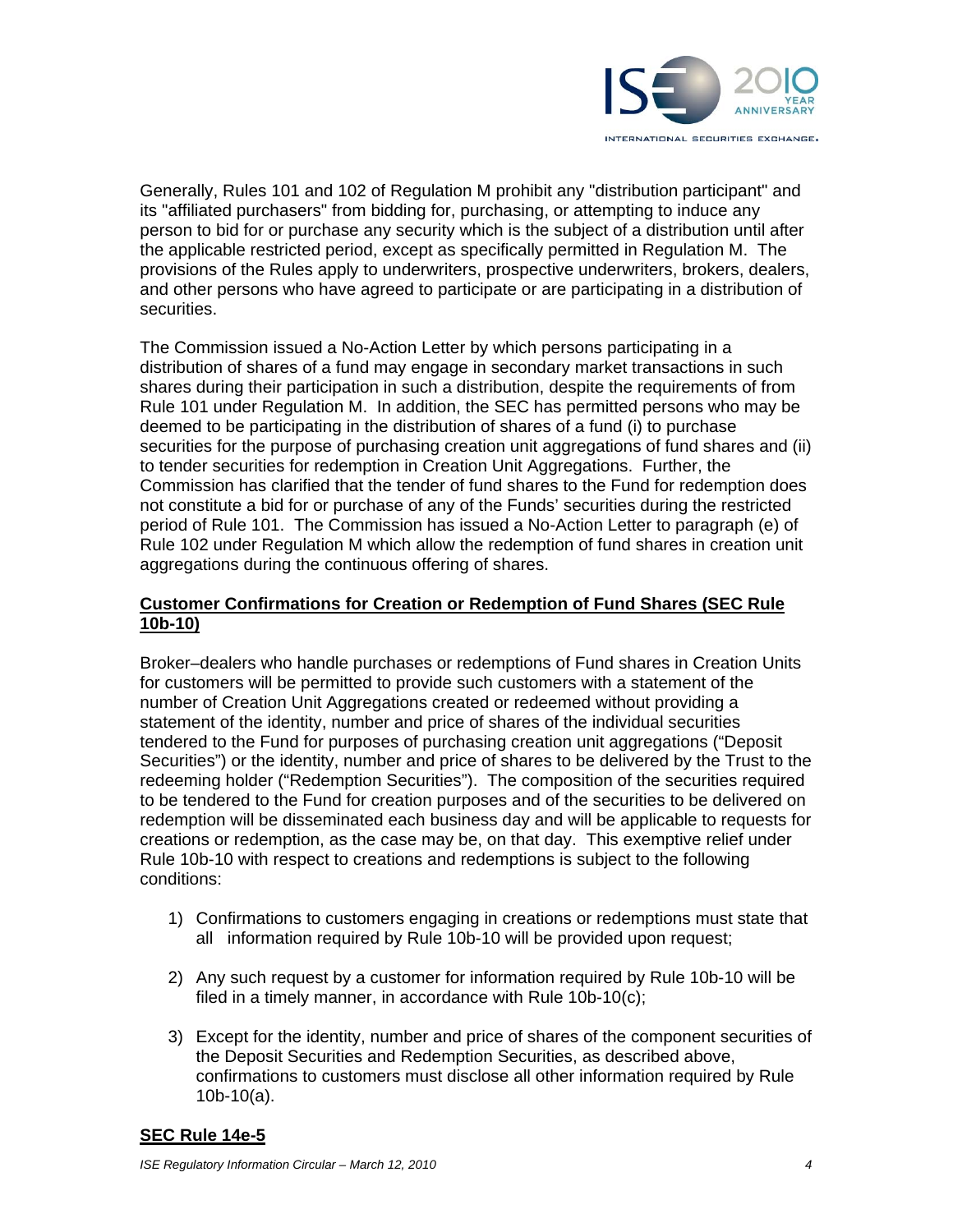

The Commission has permitted any person acting as a dealer-manager of a tender offer for a component security of fund (1) to redeem fund shares in creation unit aggregations from the issuer that may include a security subject to such tender offer and (2) to purchase fund shares during such tender offer. In addition, a No-Action has been issued under Rule 14e-5 states that if a broker-dealer acting as a dealer-manager of a tender offer for a security of the Fund purchases or arranges to purchase such securities in the secondary market for the purpose of tendering such securities to purchase one or more creation unit aggregations of shares, it must be made in conformance with the following:

- i. such bids or purchases are effected in the ordinary course of business, in connection with a basket of 20 or more securities in which any security that is the subject of a distribution, or any reference security, does not comprise more than 5% of the value of the basket purchased; or
- ii. purchases are effected as adjustments to such basket in the ordinary course of business as a result of a change in the composition of the underlying index; and
- iii. such bids or purchases are not affected for the purpose of facilitating such tender offer.

### **Section 11(d)(1); SEC Rules 11d1-1 and 11d1-2**

Section 11(d)(1) of the Act generally prohibits a person who is both a broker and a dealer from effecting any transaction in which the broker-dealer extends credit to a customer on any security which was part of a new issue in the distribution of which he participated as a member of a selling syndicate or group within thirty days prior to such transaction. The Commission has clarified that Section 11(d)(1) does not apply to broker-dealers that are not authorized participants (and, therefore, do not create creation unit aggregations) that engage in both proprietary and customer transactions in shares of a fund in the secondary market, and for broker-dealer authorized participants that engage in creations of creation unit aggregations. This relief is subject to specific conditions, including the condition that such broker-dealer (whether or not an authorized participant) does not, directly or indirectly, receive from the fund complex any payment, compensation or other economic incentive to promote or sell the shares of a fund to persons outside the fund complex, other than non-cash compensation permitted under NASD Rule 2830 (I)(5)(A), (B) or (C). See letter dated November 22, 2005 from Brian A Bussey, Assistant Chief Counsel, SEC Division of Market Regulation, to Barclays Global Investors, N.A., dated November 22, 2005. The Commission has issued a No-Action Letter under Section 11(d)(1) of the Act states that broker-dealers may treat shares of a fund, for purposes of Rule 11d1-2, as "securities issued by a registered open-end investment company as defined in the Investment Company Act" and thereby extend credit or maintain or arrange for the extension or maintenance of credit on shares that have been owned by the persons to whom credit is provided for more than 30 days, in reliance on the exemption contained in the rule.

## **SEC Rule 15c1-5 and 15c1-6**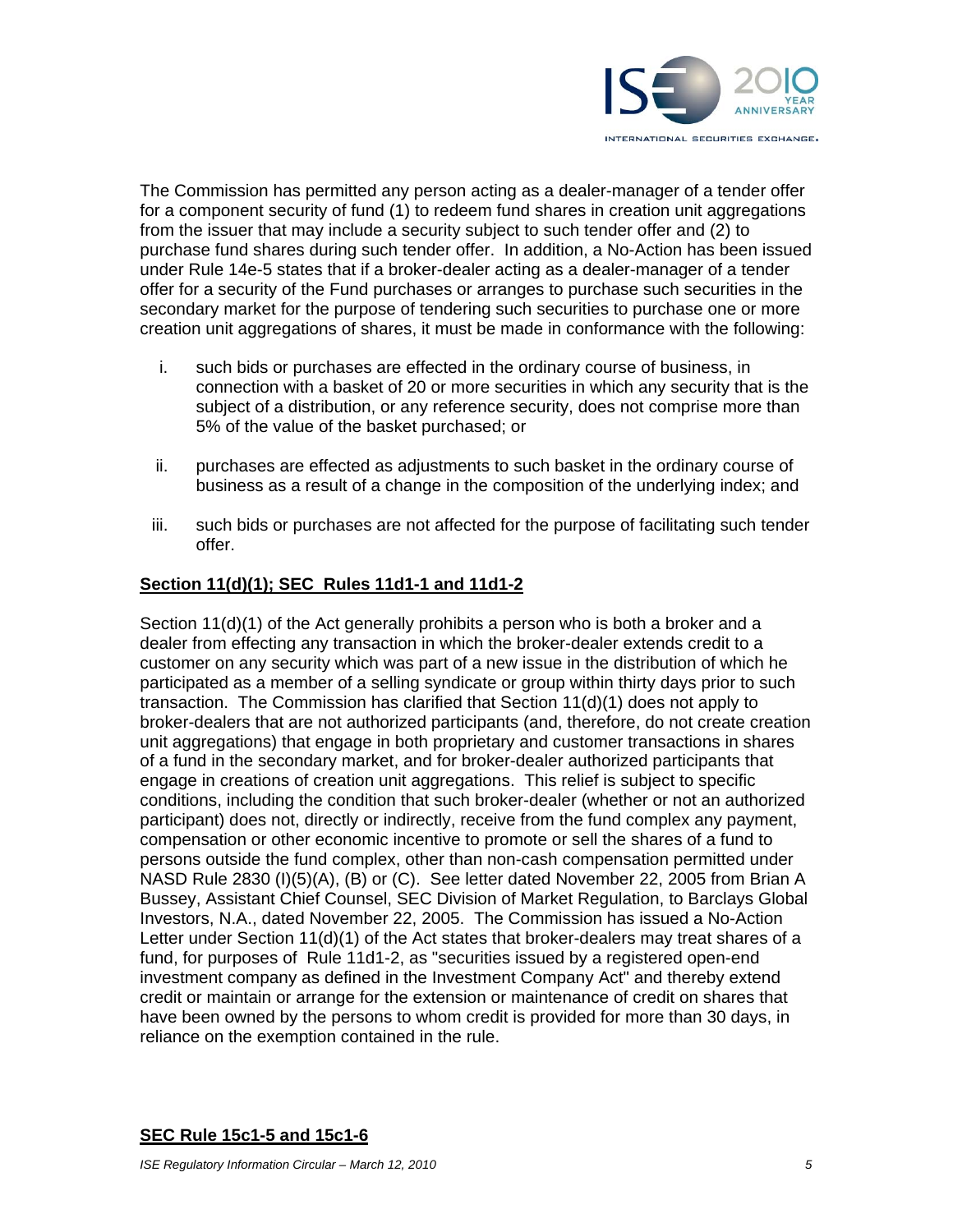

The Commission has issued a No-Action letter with respect to Rule 15c1-5 and Rule 15c1-6 as to the required disclosure of control by a broker or dealer with respect to creations and redemptions of fund shares and secondary market transactions therein.

**This Regulatory Information Circular is not a statutory Prospectus. Equity EAMs should consult the Trust's Registration Statement, SAI, Prospectus and the Fund's website for relevant information.**